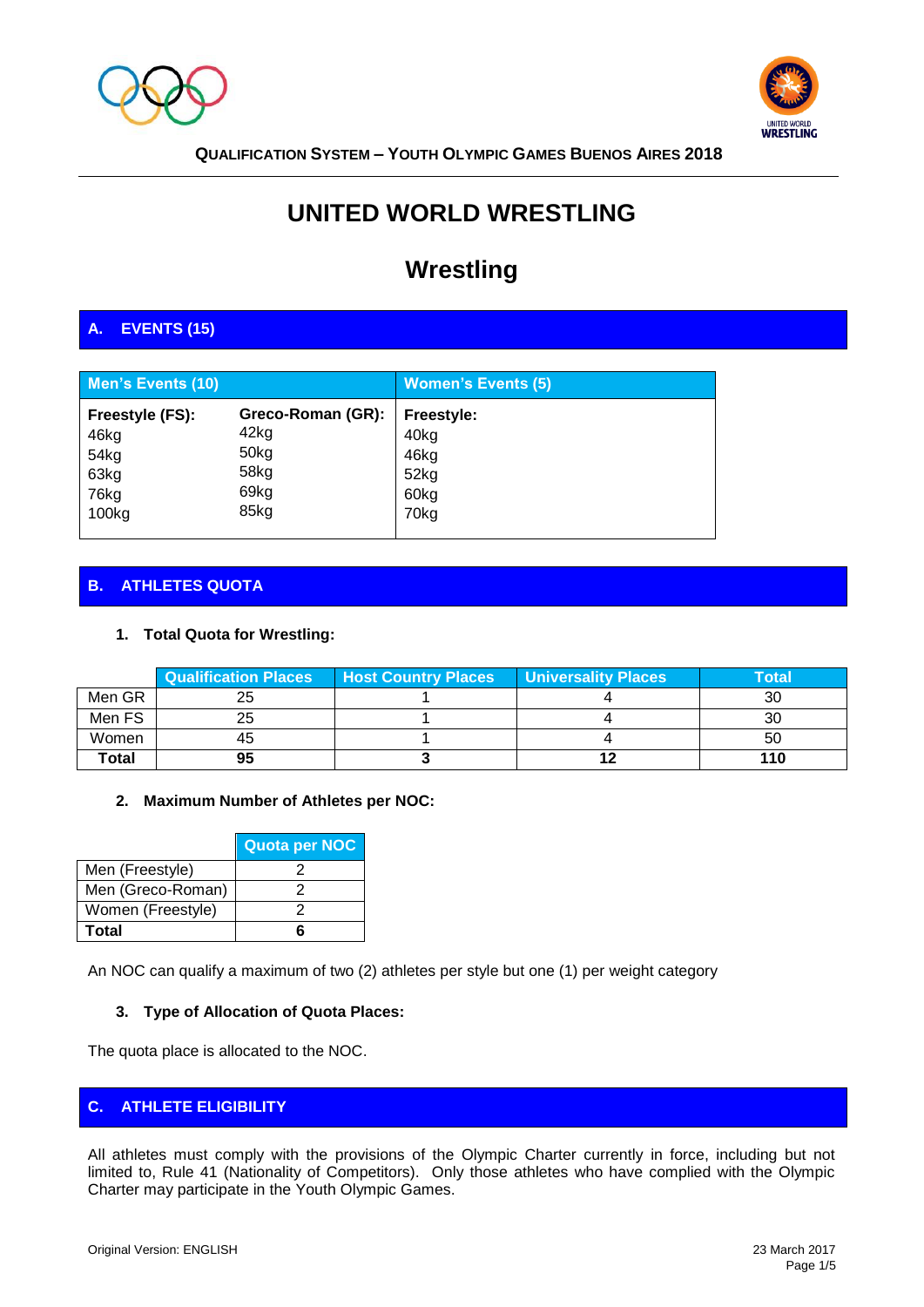



#### **Age**

To be eligible to participate in the Youth Olympic Games, athletes must have been born between 1 January 2001 and 31 December 2003.

#### **Additional IF requirements**

Athletes must also be affiliated to a National Federation which is a member of United World Wrestling and must possess a 2018 UWW license.

## **D. QUALIFICATION PATHWAY**

## **QUALIFICATION PLACES**

#### **MEN & WOMEN**

| <b>Qualification Event</b>                                                                                                                                                                                                                                                                                                                                                                                                                                                                                                                                                                                                                                                                                                     |                       |                       |                        |
|--------------------------------------------------------------------------------------------------------------------------------------------------------------------------------------------------------------------------------------------------------------------------------------------------------------------------------------------------------------------------------------------------------------------------------------------------------------------------------------------------------------------------------------------------------------------------------------------------------------------------------------------------------------------------------------------------------------------------------|-----------------------|-----------------------|------------------------|
| D.1. UWW Continental Cadet Championships 2018                                                                                                                                                                                                                                                                                                                                                                                                                                                                                                                                                                                                                                                                                  |                       |                       |                        |
| UWW will organise UWW Continental Cadet Championships within each continent<br>between January and June 2018. These Continental Cadet Championships will<br>serve as qualification tournaments for the 2018 Youth Olympic Games in the<br>respective weight categories.                                                                                                                                                                                                                                                                                                                                                                                                                                                        |                       |                       |                        |
| For each wrestling discipline, the places obtained for the 2018 Youth Olympic<br>Games will be awarded to the NOCs of the highest ranked athletes at each of the<br>qualification tournaments, in accordance with the following quotas:                                                                                                                                                                                                                                                                                                                                                                                                                                                                                        |                       |                       |                        |
| <b>Places per continent:</b>                                                                                                                                                                                                                                                                                                                                                                                                                                                                                                                                                                                                                                                                                                   |                       |                       |                        |
| <b>Continent</b>                                                                                                                                                                                                                                                                                                                                                                                                                                                                                                                                                                                                                                                                                                               | <b>Freestyle Men</b>  | Greco-Roman Men       | <b>Freestyle Women</b> |
| Europe                                                                                                                                                                                                                                                                                                                                                                                                                                                                                                                                                                                                                                                                                                                         | 1 per weight category | 1 per weight category | 3 per weight category  |
| America                                                                                                                                                                                                                                                                                                                                                                                                                                                                                                                                                                                                                                                                                                                        | 1 per weight category | 1 per weight category | 2 per weight category  |
| Asia                                                                                                                                                                                                                                                                                                                                                                                                                                                                                                                                                                                                                                                                                                                           | 1 per weight category | 1 per weight category | 2 per weight category  |
| Africa                                                                                                                                                                                                                                                                                                                                                                                                                                                                                                                                                                                                                                                                                                                         | 1 per weight category | 1 per weight category | 1 per weight category  |
| Oceania                                                                                                                                                                                                                                                                                                                                                                                                                                                                                                                                                                                                                                                                                                                        | 1 per weight category | 1 per weight category | 1 per weight category  |
| If an NOC has more athletes qualified than the maximum NOC quota (2 men in<br>Freestyle, 2 men in Greco-Roman and 2 women in Freestyle), the NOC must<br>confirm to UWW, following each qualifying event, the categories in which they<br>intend to enter an athlete. The unused qualification place(s) will be allocated to the<br>next best-ranked athlete(s) in the respective weight category, from an NOC, which<br>has not yet reached its maximum quota.<br>In order to know exactly who are the next-best ranked athletes in each weight<br>category, a bout against the two bronze medallists and a bout against the two fifth<br>places will be organised at each qualification tournament in order to determine the |                       |                       |                        |
|                                                                                                                                                                                                                                                                                                                                                                                                                                                                                                                                                                                                                                                                                                                                | final ranking.        |                       |                        |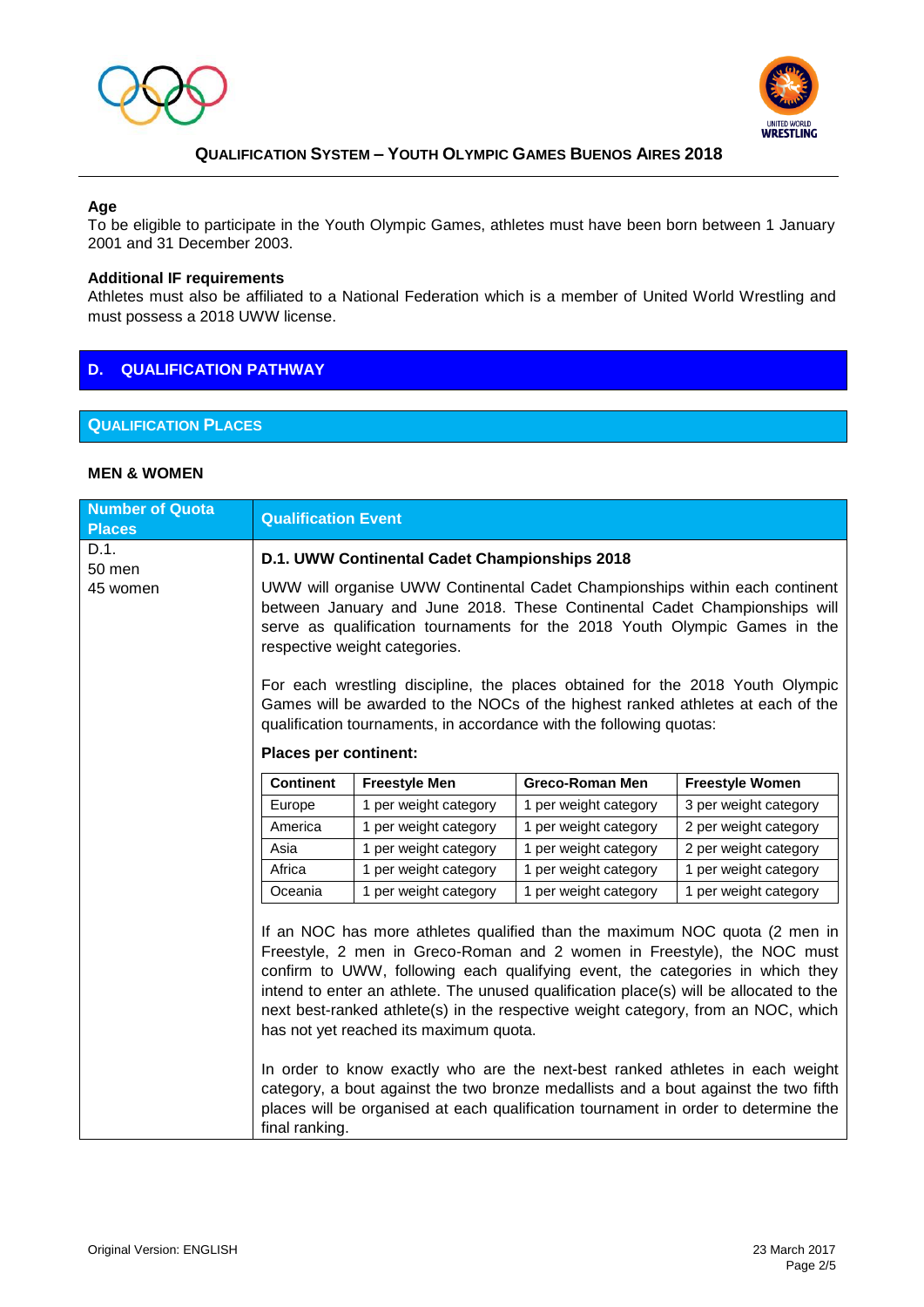



#### **HOST COUNTRY PLACES**

The host country will automatically qualify two (2) male athletes and one (1) female athlete, one in each discipline, on the condition that the host country participates in the Cadet Pan-American Championships with at least three (3) wrestlers (one per discipline).

In case there is more than one (1) wrestler per discipline at the Cadet Continental Championships, the bestranked athlete in each discipline will qualify in their weight categories at the Youth Olympic Games 2018.

In case two (2) or more athletes are ranked the same, then the NOC must confirm to UWW, following the Cadet Pan-American Championships, the categories in which they intend to enter an athlete.

All athletes must meet the eligibility requirements described under point C of this document.

#### **UNIVERSALITY PLACES**

Eight (8) male and four (4) female Universality Places will be made available to eligible NOCs at the YOG, subject to the athletes meeting the eligibility criteria under section C.

The International Olympic Committee will invite all eligible NOCs to submit their requests for Universality Places by 15 January 2017. The Tripartite Commission will confirm, in writing, the allocation of invitation places to the relevant NOCs, in collaboration with UWW, as of 13 March 2017. The NOCs will have until 31 March 2017 to confirm the use of their places to the Tripartite Commission.

In order to ensure the ideal number of six (6) athletes per weight category for the men's Wrestling events and 10 athletes per weight category for the women's Wrestling events, the weight category allocated to the Universality Places will be finalised after the decision of the places dedicated to the host country.

Participants in the United World Wrestling "More than Medals" talent ID programme will be prioritised.

#### **E. CONFIRMATION PROCESS FOR QUOTA PLACES**

#### **CONFIRMATION OF QUALIFICATION PLACES**

UWW shall publish the list of NOCs' qualification places immediately after each Cadet Continental Championship on their website at [https://unitedworldwrestling.org](https://unitedworldwrestling.org/)

Following the completion of all Cadet Continental Championships, UWW will confirm NOCs' qualification place(s) from all Cadet Continental Championships.

The NOCs will then have two (2) weeks to confirm in writing to the UWW and BAYOGOC if they wish to use these quota places respecting the maximum quota of two (2) man in Freestyle, two (2) man in Greco-Roman and two (2) woman in Freestyle as detailed in paragraph G. Qualification Timeline.

#### **CONFIRMATION OF HOST COUNTRY PLACES**

The host country must confirm in writing to UWW and BAYOGOC within two (2) weeks after the Cadet Pan-American Championships the use of its Host Country Places.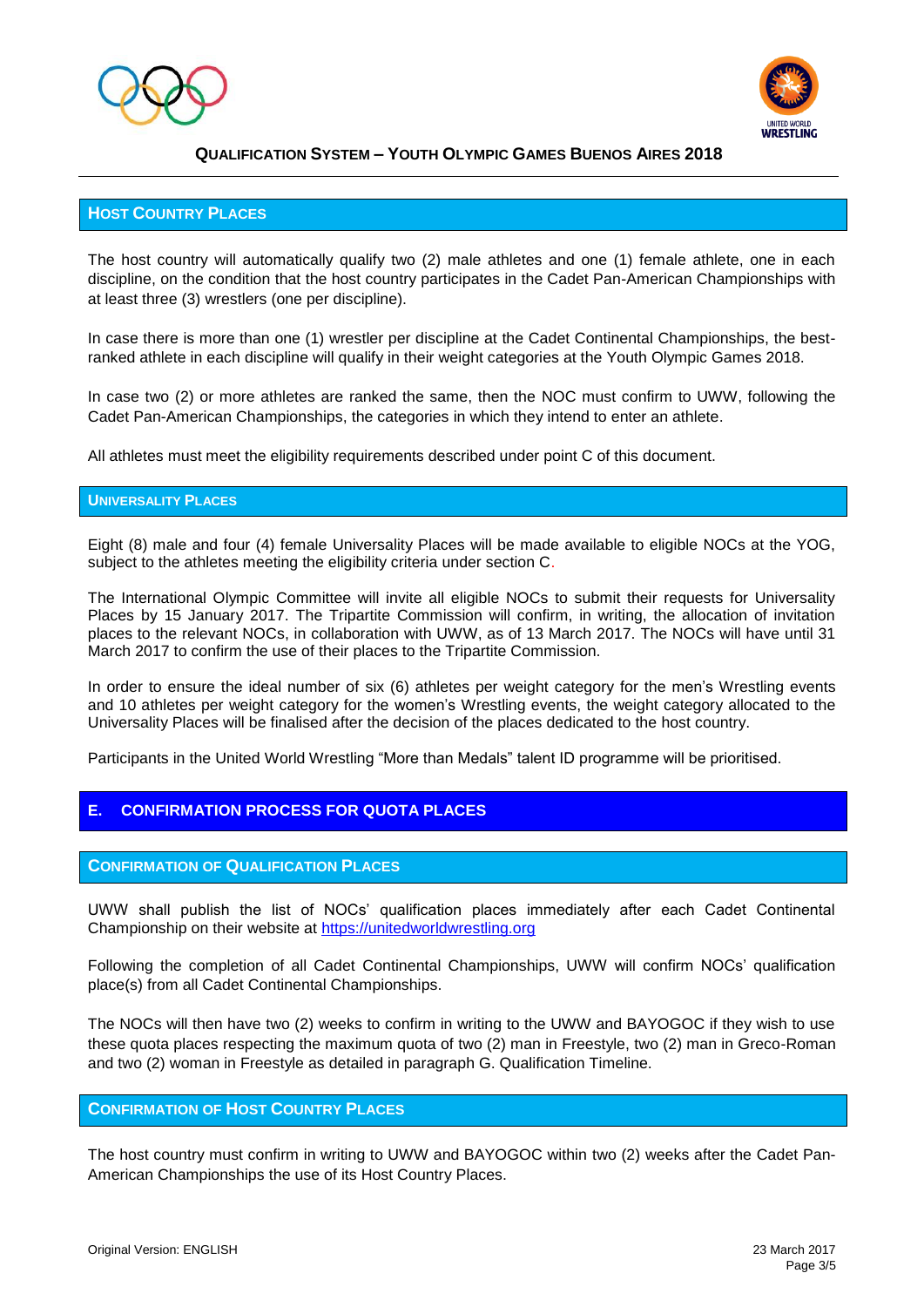



# **F. REALLOCATION OF UNUSED QUOTA PLACES**

#### **REALLOCATION OF UNUSED QUALIFICATION PLACES**

If a quota place allocated is not confirmed by the NOC by the confirmation of quota place deadline or is declined by the NOC, the quota place will be reallocated to the next-best ranked athlete in the same weight category at the respective Cadet Continental Championships, from an NOC, which has not yet reached its maximum quota.

If no more athlete participated in the concerned weight category, the place will be allocated to an NOC applying for a Universality Place in the respective weight category.

## **REALLOCATION OF UNUSED HOST COUNTRY PLACES**

Any unused Host Country Places (returned or achieved through the Pan American Continental Championships event) will be reallocated to the Universality Places.

In case the host country, qualifies through D.1 the Host Country Place would be reallocated to the Universality Places.

#### **REALLOCATION OF UNUSED UNIVERSALITY PLACES**

Any unused places, including those returned after the final allocation by the YOG Tripartite Commission, will be reallocated to NOCs of the next best-ranked athletes, not yet qualified or has not reached the maximum quota per NOC, and according to the following order of priority:

#### **Men**

- Europe
- Asia
- Pan America
- Oceania
- Africa

#### **Women**

- Africa
- Oceania
- Asia
- Pan America
- Europe